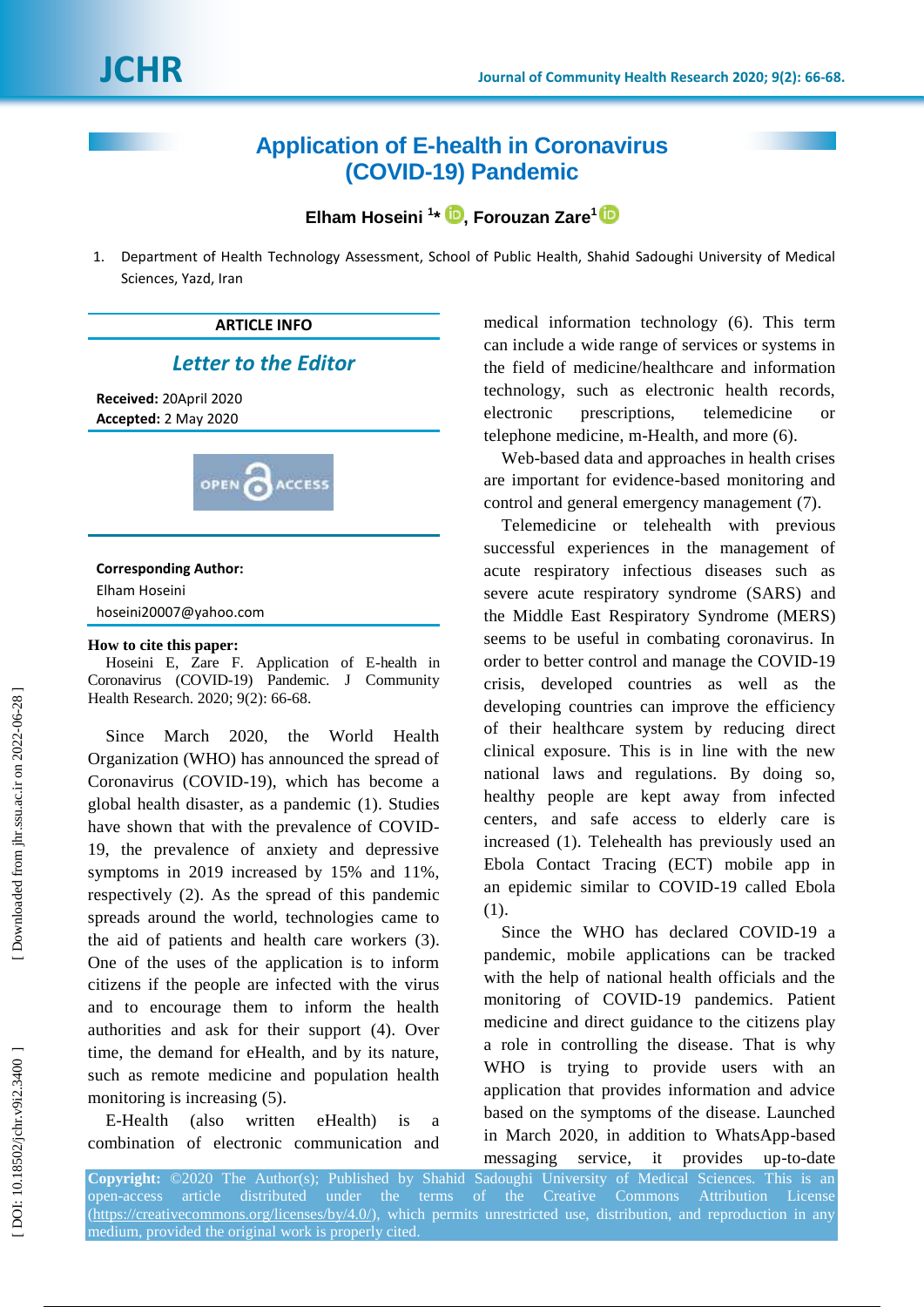information about Covid -19. Google and Apple also shared a Bluetooth protocol, announcing support for tracking applications with the ability to identify the proximity of mobile phones nearby and the data exchange mechanism with potentially confronted participants ( 8 ) . Other applications include the Citizens' Volunteer Tracking Program, based on Bluetooth proximity technology, which was approved by European Union Member States on May 13, 2020, with the support of the European Commission and with the impossibility of tracking the location of individuals. This program is voluntarily installed by citizens, and the national authorities disable programs at the end of the epidemic, and users are free to delete it whenever they want  $(4)$ .

Evidence provided by Xiaoyun Zhou and co authors shows the role of Telehealth in reducing the burden of COVID -19 mental health in depression, anxiety, and post -traumatic stress disorder (PTSD) in coronavirus epidemics (8).

In the United States, a number of virtual healthcare companies have made it possible for physicians and patients to communicate through secure video chats. By enacting a law that allows the use of smartphones or phones that have audio and video capabilities in remote areas, the government has supported the expansion of the use of remote services by providing medical services . The Australian government also provides virtual visits to protect health care providers and patients against the disease by providing funding for Medicare telehealth services, encouraging providers , and helping to provide mental health services and the "Medicare support at home" program (1).

In general, many developing countries are not ready to use special solutions, especially in remote and rural areas, despite the significant growth of smartphone technology and the expansion of Internet networks, and unlike most developed countries in many developing countries, there are no legislation and/or rules to protect telemedicine as health care services. Since governments have a key role to play in supporting and budgeting health care systems for

telemedicine, it is important to enact those regulations and laws. In this regard, developing countries are advised to review and update the technology infrastructure, as well as to provide laws and guidelines for overcoming legal and ethical barriers related to crisis management (1). Accordingly, one of the most important issues is the legal formulation of the use of medical traps and its introduction in the health care system and the anticipation of an appropriate application ( 1 ).

### **Acknowledgments**

The authors would like to thank Dr . Ali Asghar Ebrahimi for his assistance.

## **Authors' contribution**

E.H and F.Z contributed to the research and writing of the manuscript.

### **Conflict of Interest**

The author does not have any conflict of interest.

### **References**

- 1.Keshvardoost S, Bahaadinbeigy K, Fatehi F. Role of telehealth in the management of COVID -19: lessons learned from previous SARS, MERS, and Ebola outbreaks. Telemedicine and e -Health. 2020.
- 2.Yin X, Wang J, Feng J, et al. The Impact of the Corona Virus Disease 2019 Outbreak on Chinese Residents' Mental Health. Available at SSRN 3556680. 2020.
- 3.Mabillard, S. COVID -19: HOW DIGITAL HELPS TO COUNTER THE EPIDEMIC? Available at URL: https://www. alpict. com/ coronavirus- how- digital- helps- to- counter- theepidemic/ .
- 4 .ERNs and COVID -19. Available at: URL: . https://ec.europa.eu/health/ehealth/covid -19\_en.
- 5.eHealth and COVID -19. Available at:URL: https://ec.europa.eu/health/ehealth/covid -19\_en
- 6.Eysenbach G. What is e -Health? Journal of Medical Internet Research . 2001 ; 3(2): e20.
- 7.Krausz, M., et al., Emergency Response to COVID -19 in Canada: Platform Development and Implementation for eHealth in Crisis Management. JMIR Public Health and Surveillance. 2020; 6(2): e18995.